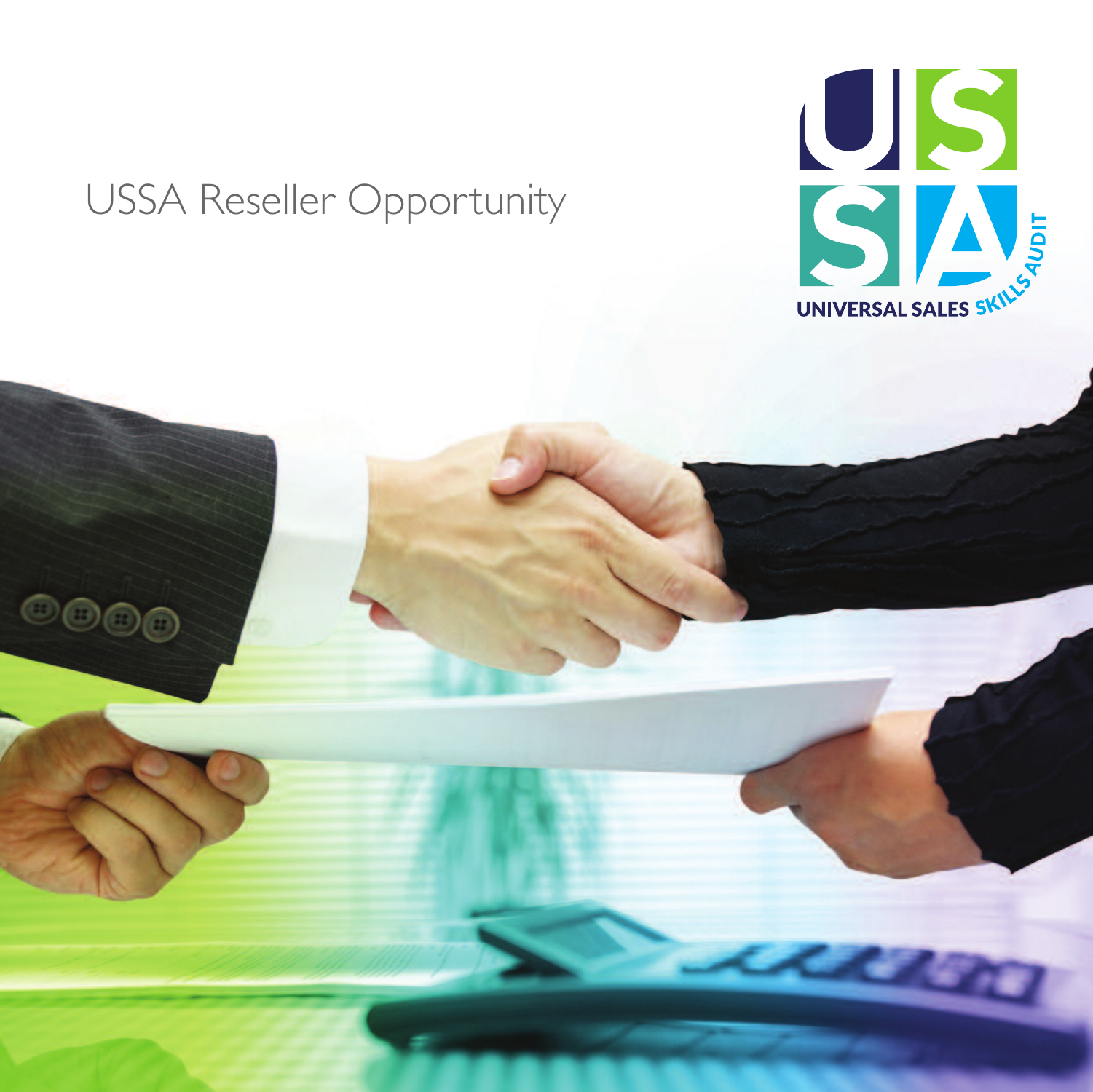

## The brains & brawn behind the USSA

**SalesAssessment.com** is the recognised global leader in online sales talent assessments. Research into our assessments started in 2000



with our first assessments being released to the market in 2008. Since that time, SalesAssessment.com has established a world-wide reputation as the leader in reliable, externally benchmarked, online sales talent assessments; and has worked with clients in over 60 countries and in 8 languages.

SalesAssessment.com's research and white papers are regularly published in high quality sales and business related news sources and journals, most recently inTheTimes (of London), and in the ATD (formally ASTD) sales journal amongst others. Our e-commerce skills assessment offering is a more recent addition to the product line having been released at the end of 2013 after 3 years of rigorous development and testing. It is this product line that underpins the reliability and performance ofThe USSA.

**Sales Initiative** (Si) is the UK's leading community for sales professionals with a network in excess of 44,000 sales managers and directors. Established in 2012, it is part of the larger organisation, Rapid News Communications Group (est 1992) and has a large team of editors,



designers, marketeers, and event organisers at its disposal. Si appeals to anyone in sales, but particularly those individuals who are interested in developing their skill-set and aspire to do better.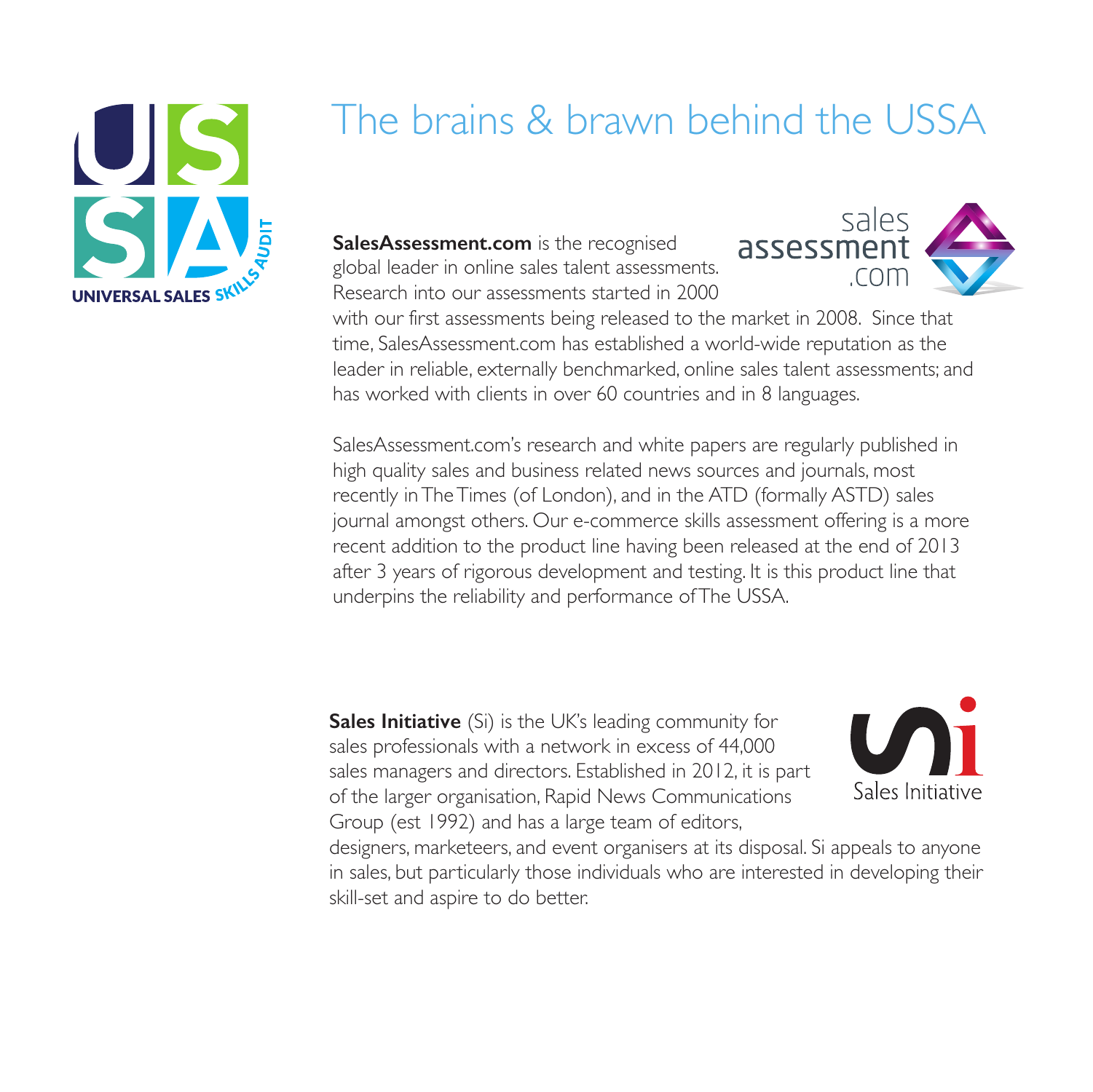# The proposition

You are invited to join the fastest growing network of online sales skills assessment users.The USSA licensee service is the ultimate online productivity tool for employers, recruiters and sales training companies.The immediate benefits include:

- *• offering extreme time savings in preliminary candidate screening*
- *• a uniform standard for sales talent assessment*
- *• consistent skills measurement*
- *• accurate and lower risk personnel selection*
- *• huge expense reduction from mis-hires*

In short, the USSA cuts through the 'claims to be able to...' and reveals the candidates who really can make a difference to a business.

Once subscribed, your client will have complete control over how many assessments they use and when they are deployed. It is economical, accurate, and offers great potential for continual repeat business year after year.

### Prime targets for the USSA are:



#### OUTSOURCING COMPANIES

Speedy, consistent and efficient recruitment procedures and better client outcomes

#### RECRUITMENT PROFESSIONALS

Huge increase in productivity and more durable personnel placements

#### **EMPLOYERS**

Automates continual staff development and localise sales training precisely where required. Dramatically improves recruitment efficiency

#### SALES TRAINING PROVIDERS

Provides a scientific and transparent jump-off point for effective and personalised training together with an uncontested measure for improvement.A great additional service for new and existing clients.

### In a recent interview with SalesAssessment.com, Rafe VanDenBerg, SellingBrew's Editor-in-Chief,



*Now correct me if I'm wrong, but it seems to me that the ability to understand customer needs is as fundamental to a*

wrote...

*salesperson as the ability to see is to a cab driver. And, am I wrong in thinking that awareness of the competitive set is as a fundamental to a salesperson as awareness of the menu is to a waiter?*

*Seriously... how can you even get a job as a salesperson if you don't possess these basic selling skills?*

*Of course, we all know the answer. The unfortunate reality is that most salespeople are still being hired based largely on intuition, gut-feel, and first impressions.*

*We check the candidate's resume to see if they've worked in a similar industry.We check their online profile to see if they have some customer recommendations.Next, we run them through a series of interviews with other team members to see if they're likeable and quick on their feet.*

*And a year from now... after dozens of opportunities have come and gone... their performance in the field will tell us about their selling skills.*

*That's an extremely expensive way to evaluate selling skills, isn't it? And it's a completely unnecessary risk in today's internet-enabled world."*



RAFEVANDENBERG, SellingBrew's Editor-in-Chief, is a veteran of B2B sales, marketing and pricing. With over 20 years of experience

he's been a practitioner for Fortune 500 manufacturers and distributors, a successful independent consultant and author, as well as a technology innovator.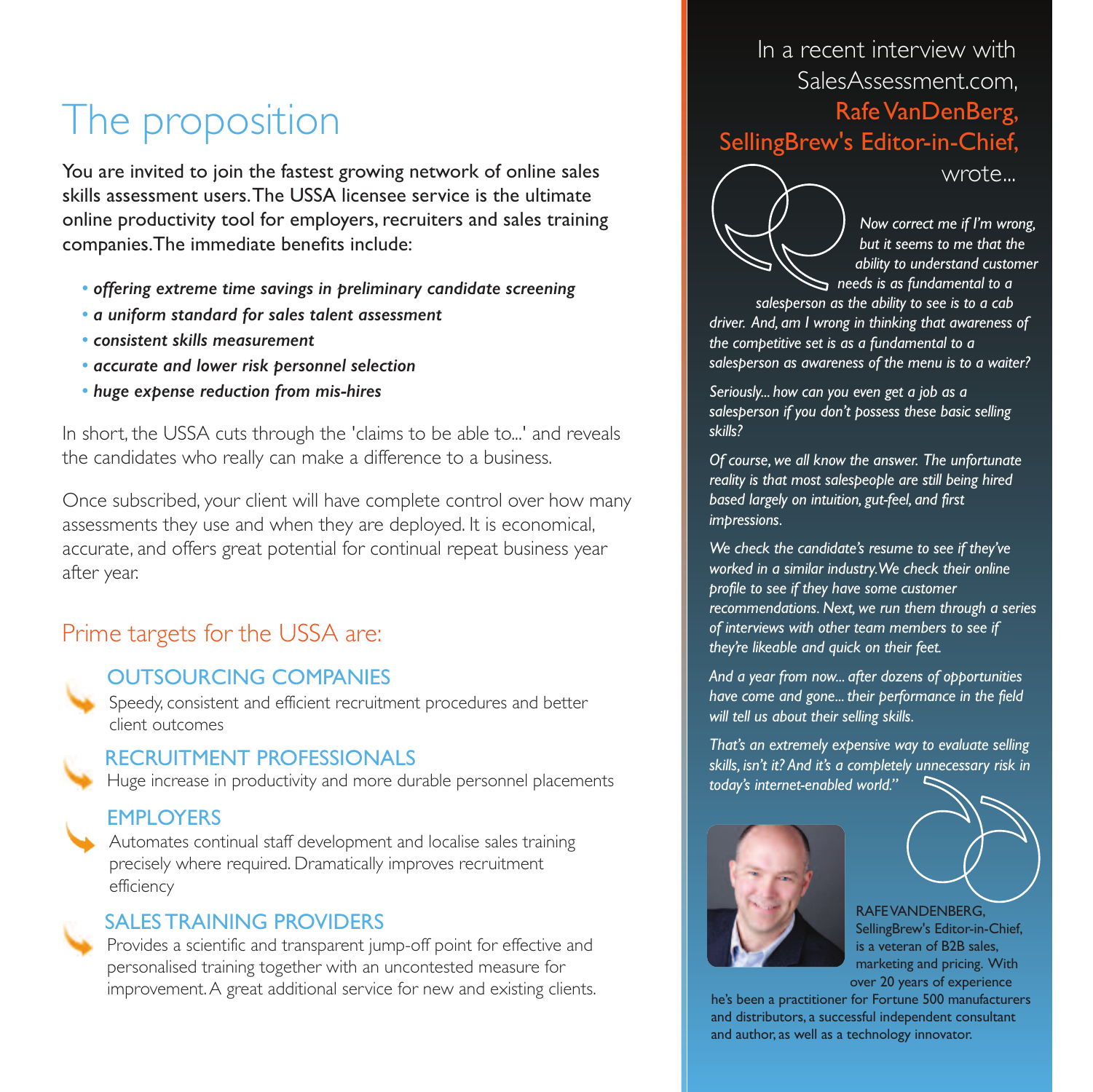# Which industries can you, as a reseller, address?

Pretty much any sector with a sales department, customer contact team, call centre, or point of sales staff incentivised to up-sell or demonstrate products and services.

The USSA currently comprises the Core Skills assessment which is aimed at the essential sales skills platform. The 5 individual modules (described in the panel) take a candidate from sales preparation to close. Licensees can select the appropriate segments for each class of candidate.

Recruitment agencies are using the USSA to pre-screen candidates.This reassures their clients of thorough vetting procedures and gives immediate skills transparency. Some sales training organisations offer the USSA as a free introductory service prior to engagement, whilst outsource sales teams and call centre providers use the USSA to boost productivity and maximise sales conversion for their clients.

All retail and call centre organisations are ideal prospects for you.The more sales people they employ, the greater the benefits the USSA holds. Remember, the USSA assesses 'skills'.Any gaps are immediately visible and can be addressed instantly.The USSA really is a 'sales performance tool' that directly impacts the bottom line.





#### NEGOTIATION & CLOSING SKILLS

requirements.

establish the specific value to the customer of the relevant benefits. Successful closing of the deal then follows.This process will often involve simple financial metrics which define and illuminate the value proposition.



#### INFORMATION & ACTIVITY MANAGEMENT SKILLS are the

necessary platform for working effectively and efficiently, with disciplined planning and reporting. These skills facilitate and motivate the achievement of goals and targets.

BUSINESS SKILLS establish personal and company credibility so that the customer respects you and takes your sales proposition seriously and your future relationship seriously.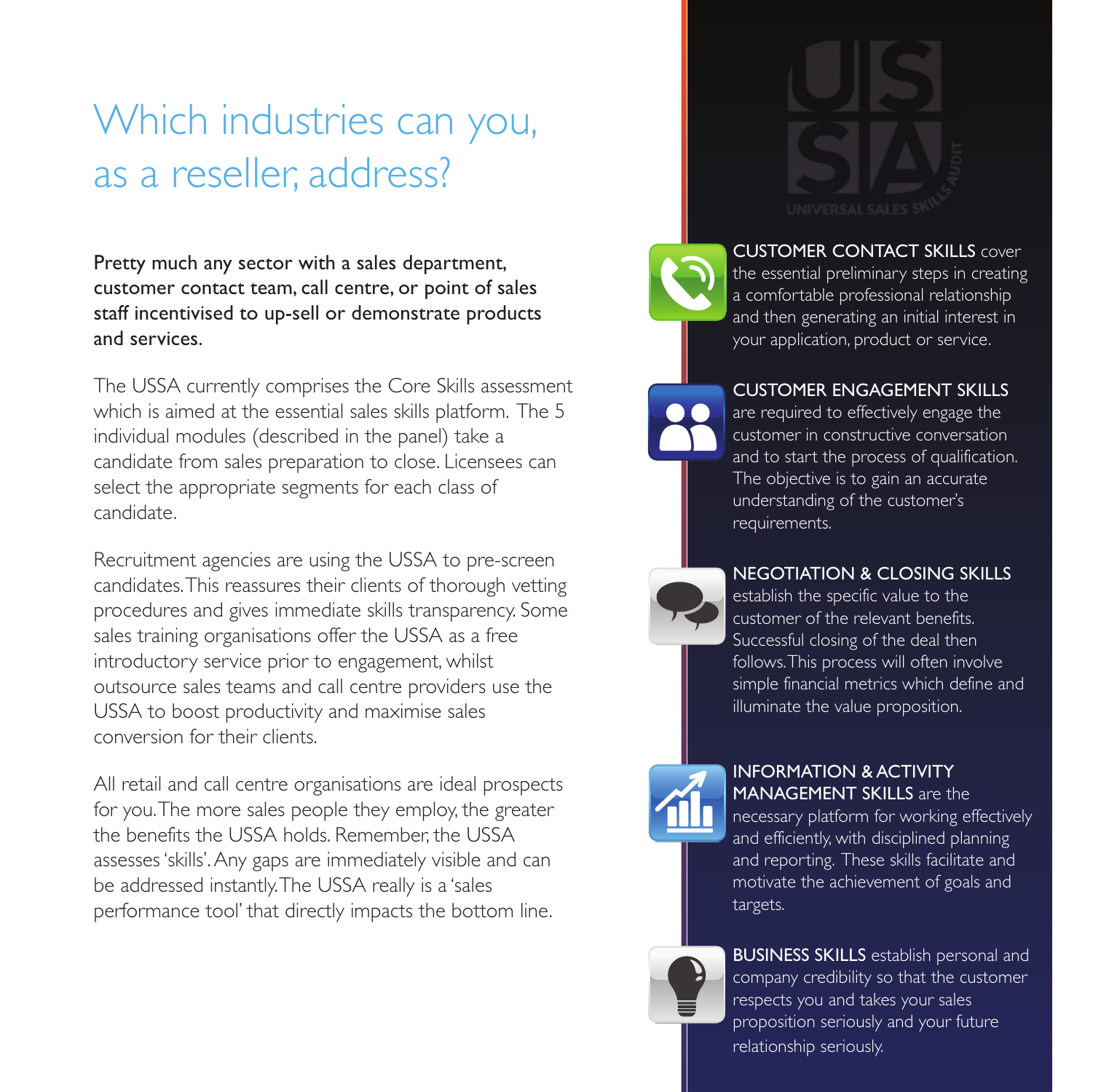## How does it work?

Once signed up, the USSA will build your client their own landing page on our server and issue them with their unique page on, **http://www.UniversalSalesSkills.com/Login/**.The client then purchases a specific number of credits starting from the Starter Pack of 15 Core Skills assessments upwards.











Within one hour of the assessment the reports are delivered to the manager. Team Dashboards (heat maps) of team performance are available too for groups of between 3 to 25 people.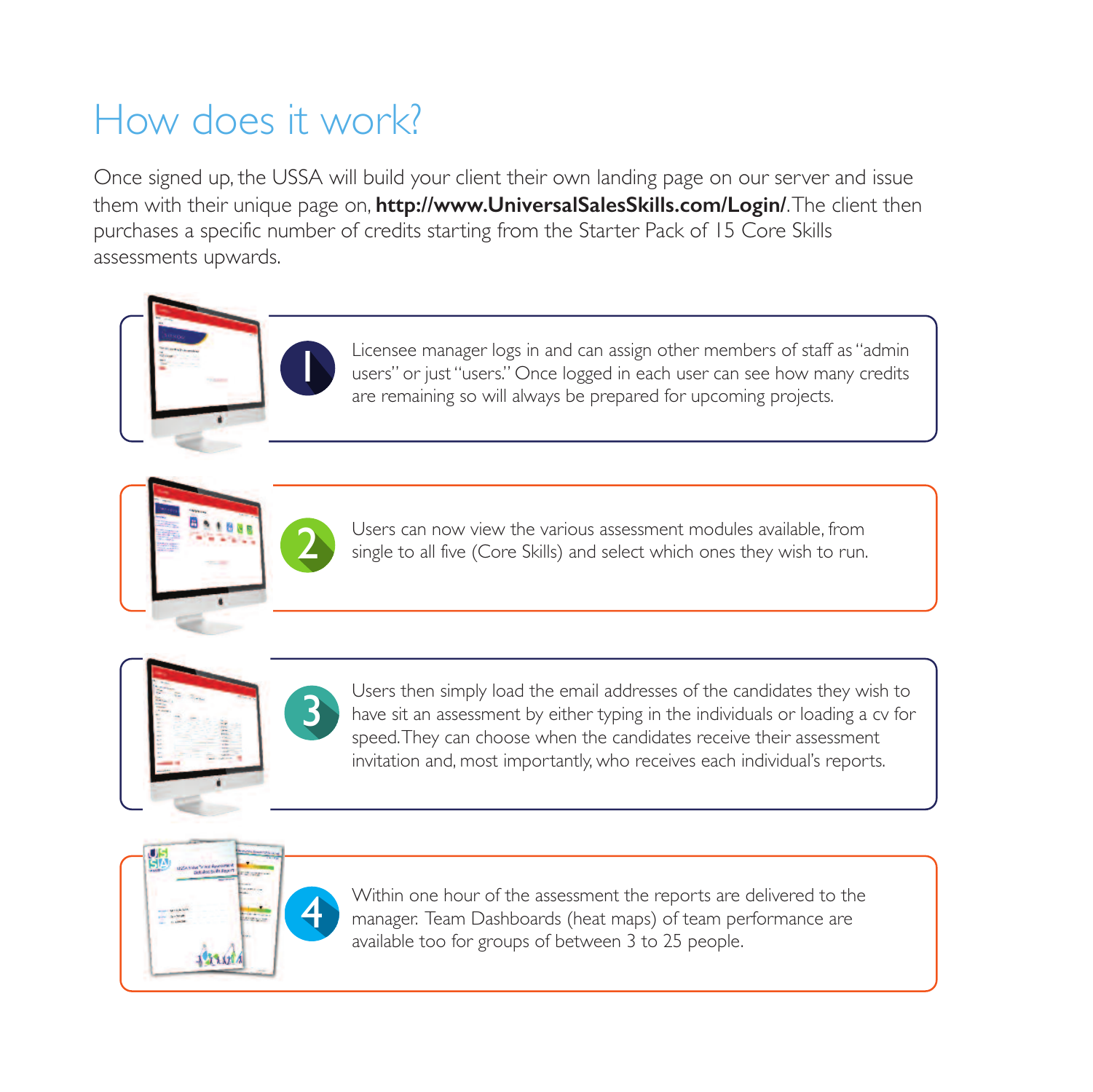### Prices

**By helping your client to become a licensee user you will enable them to access Core Skills sets for as little as £29.93, saving them £19.82 from the standard rate!**

Each USSA module equals one "credit", so running the full Core Skills Set uses 5 credits.

Adding a "Team Dashboard" costs an extra 5 credits and allows the client to compare a team's group strengths and weaknesses.

### You have three levels of 'credit bundles' to sell:

| <b>TI</b> 50 Core Skills Sets (250 credits)      | £7.90 per credit |
|--------------------------------------------------|------------------|
| <b>T2</b> 51 to 250 (255-1,250 credits)          | £7.25 per credit |
| $\overline{13}$ 251 plus (1,255 or more credits) | £6.65 per credit |

#### **Branding Option**

Your client can opt to personalise the assessment landing pages (where the assessment is sat by each candidate) and personalise the actual reports received with their logo and corporate colours. There is a one-off setup and build fee of £1,750 to do this.

#### **Marketing Partner Discount**

If your client markets their use of the USSA to their clients (logo on website and literature as a "User of the USSA") we will discount the above rates by 10%. Discount applies to the credits not the setup fee.

Topup and payments can be taken over the phone, access is fast and simple. Full training is included.There are no geographic boundaries to your reseller agreement and once you introduce a new client, with a signed agreement, you can continue to earn from their activity whilst they remain active.

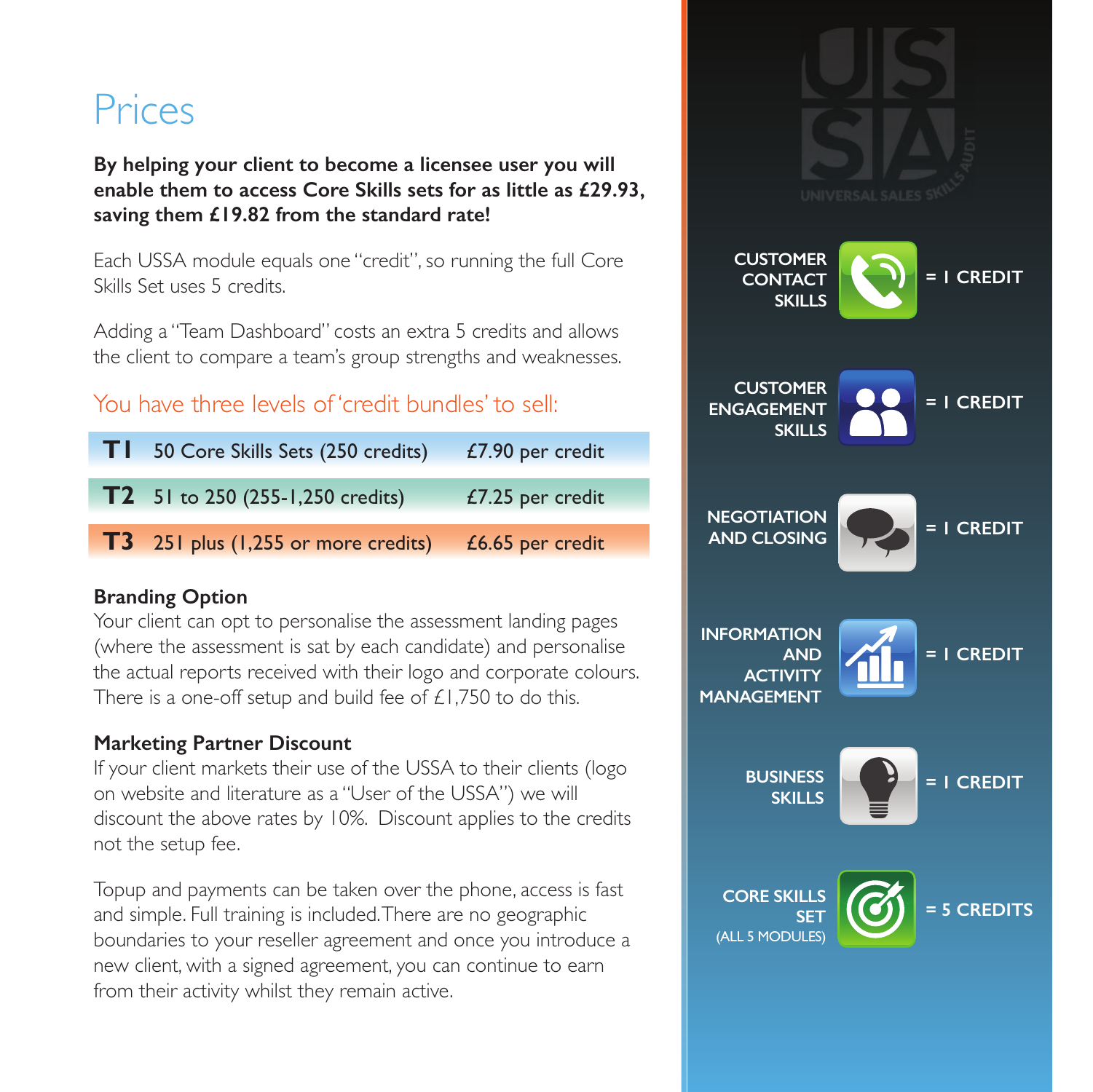## Earnings potential

**The USSA rewards its resellers with a 20% commission (excluding initial setup costs) on all sales made through third parties, including both Licensee and End User channels. Licensees are defined as high volume end users, or integrators. Licensees are differentiated from Resellers in that they (Licensees) do not resell the USSA as a stand-alone offering. A reseller however, cannot be their own Licensee.**

So, for example, if *"Call Centre Personnel, Inc"* wished to purchase 500 Core Skills they would need to buy 2500 credits. This would be sold at the  $T3$  level of  $f6.65$ , the total sale would be  $£16,625$  and your earnings would be  $£3,325$ .

You may sell in GBP, USD, or Euros. Sales Initiative invoice the client direct and will pay you your commission once the invoice has been settled. Ratecards are published twice per year in order to reflect exchange rate movements, we will email you updates as released.

Once an account has been assigned to you it will remain your property indefinitely. However, please note that the USSA reserve the right to detach any account that has remained dormant for more than 12 months. Please also note that an 'account' will refer to one single billing address and does not automatically assume that other regional offices or subsidiaries of your client will automatically fall under your management unless individual introductions can be demonstrated. Please refer to the full set of resellerT's & C's.

For really high volume users there is the option to opt your client into monthly 'band width' that will cater for hundreds of assessments each month. Please contact us for an individual quote and terms.





### Reseller reports

- **As a reseller you will have a unique login code to help keep track of all accounts assigned to you.**
- **View client activity, all purchases, and most importantly the commission due!**
- **Every time a purchase is made by a client you will receive an alert email that details who bought what, how much, and what your commission will be.**